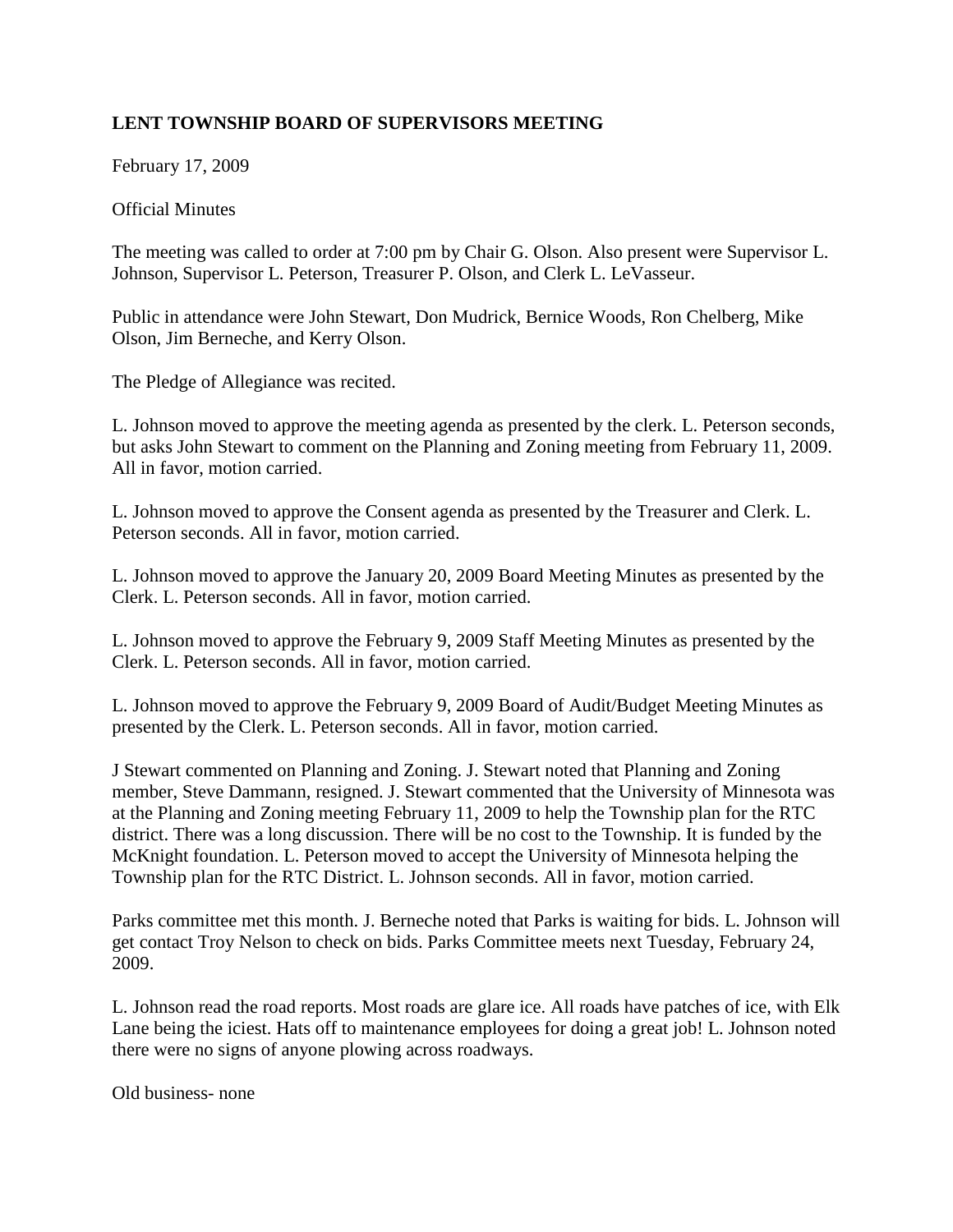Water rescue- Fire Chief, Kerry Olson, was in attendance to discuss the ice water and open water rescue team. Two divers are already certified to dive below the ice. The water rescue team will be part of the Fire department, not its own entity. Mary McCarthy- water patrol deputy, Sheriff's Department is looking for letter stating that workers comp is covering the divers. Only equipment needed will be a truck to get to the scene. L. Peterson asked if insurance is going to cover personal equipment. The Fire department has some equipment already. K. Olson stated that the Sheriff needs to send out a call for help. Divers will not go to scene unless asked by the Sheriff. K. Olson stated "there is a need for water rescue." L. Peterson moved to write a letter to Sheriff supporting water rescue. L. Johnson seconds. All in favor, motion carried.

L Peterson presented the new holiday schedule, page 8 of the personnel manual. L. Peterson also added a revised date on page 12 of the personnel manual. L. Peterson asked the Board to accept the amendment of changed holidays. L. Johnson moved to accept the amendment to the personnel manual as follows: To comply with Minnesota Statute 645.44 Subd 5, full time employees shall have 10 paid holidays as follows: New Years Day, Martin Luther King Day, Presidents Day, Memorial Day, Independence Day, Labor Day, Veteran's Day, Thanksgiving Day, the Day after Thanksgiving, and Christmas Day. G. Olson seconds. P. Olson commented on a few errors on the holiday schedule. All in favor, motion passed.

Treasurer P. Olson commented that the Budget meeting went well. She is working on Annual meeting.

P. Olson commented that Office Max would reimburse the Township for ink and toner cartridges at \$3 per cartridge. LeVasseur will put an ad in the newsletter to see if the residents are interested in donating their used ink cartridges to the Township.

L LeVasseur commented on the February newsletter.

L. Johnson commented on L and R days with MAT last week, at the capital.

G. Olson noted that the Township has maintained some salt for the roads.

There was discussion about a Peaker Plant.

Public comments- B. Woods asked if there was going to be a clean up day this spring. G. Olson said possibly in May.

L. Peterson moved to adjourn meeting at 8:05 pm. L. Johnson seconds. All in favor, motion carried.

**\_\_\_\_\_\_\_\_\_\_\_\_\_\_\_\_\_\_\_\_\_\_\_\_\_\_\_\_\_\_\_\_ \_\_\_\_\_\_\_\_\_\_\_\_\_\_\_\_\_\_\_\_\_\_\_\_\_\_\_\_\_\_\_\_**